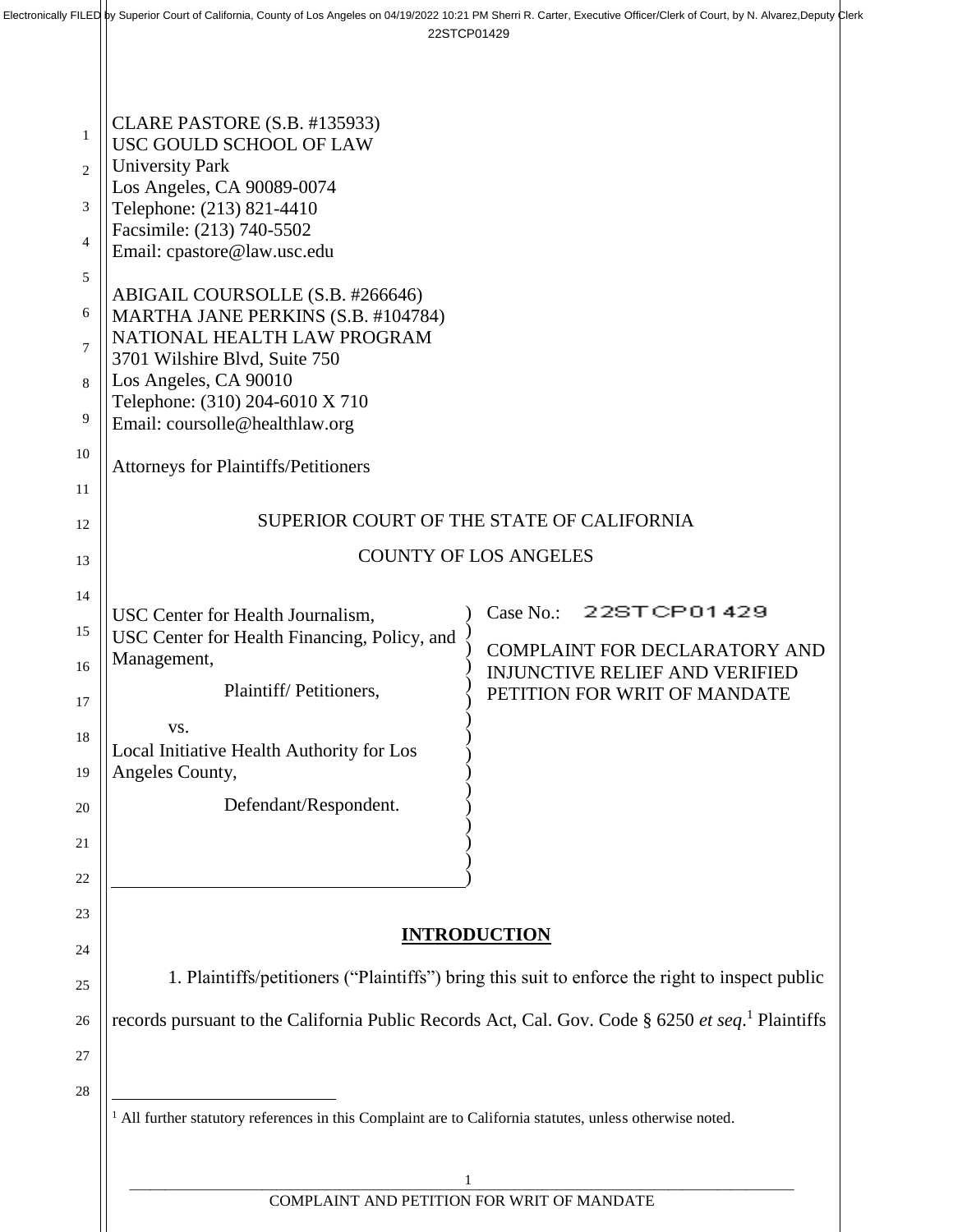requested public records in July 2021 from Defendant Local Initiative Health Authority for Los Angeles County ("L.A. Care"), which serves more than 2.4 million low-income Los Angeles County residents and is the nation's largest publicly-operated health care plan.

2. The information Plaintiffs requested concerns L.A. Care's evaluation of the performance of its health care providers including quality and access to care.

1

2

3

4

5

6

7

8

9

10

11

12

13

14

15

16

17

18

19

20

21

22

23

24

25

26

27

l

28

3. This performance information is standard in the health care industry and is regularly made public for Medicare, private insurance and other health care plans that receive public funding. This information is crucial for patients to make informed choices about their health care providers, and to ensure provider accountability..

4. The need for accountability in the L.A. Care system was underscored just last month, as L.A. Care was assessed a record g \$55 million in penalties by the California Department of Health Care Services and the California Department of Managed Health Care (DMHC) for violations of state health care law and regulations. This fine was by far the largest such penalty in the state's history.

5. In its enforcement filing against L.A. Care, DMHC stated that "[t]he widespread, systemic, and unrelenting nature of these violations is unprecedented and has caused harm to [L.A. Care]'s enrollees."<sup>2</sup> DMHC's enforcement filing listed twenty separate "causes for discipline," including incorrect denials of care, inaccurate payments, failure to meet standards for timely access of care, and many others.

<sup>2</sup>Dep't of Managed Health Care, "Accusation," Document Number 367334  $\frac{11}{3}/4/22$ ) at page 2, lines 6-7, *available at* [https://wpso.dmhc.ca.gov/enfactions/docs/4116/1646418458591.pdf.](https://wpso.dmhc.ca.gov/enfactions/docs/4116/1646418458591.pdf)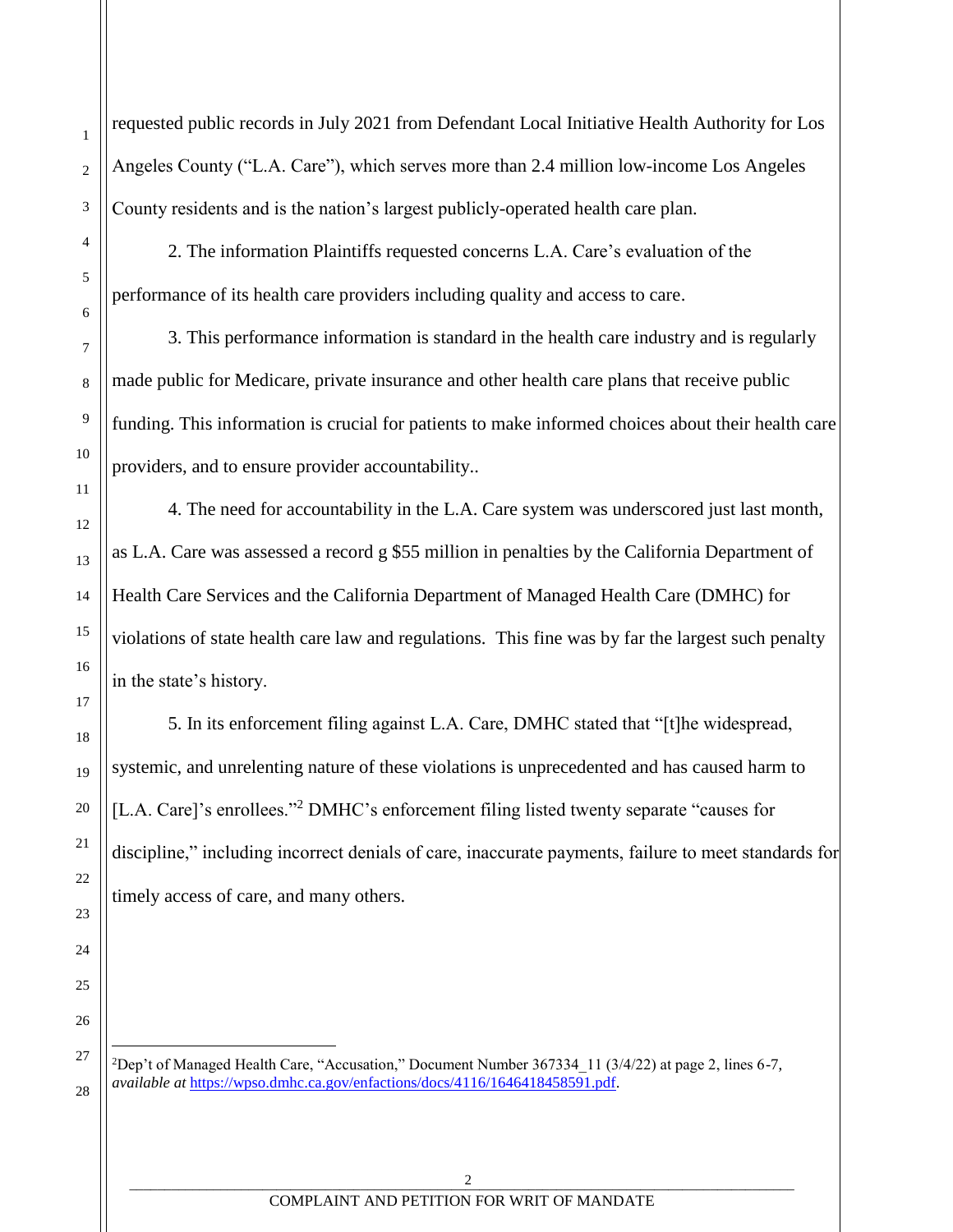6. Despite the importance and public nature of the data plaintiffs seek, L.A. Care continues to wrongly and without adequate justification withhold it. Plaintiffs therefore seek an order compelling the production of these public records.

#### **JURISDICTION AND VENUE**

7. This Court has jurisdiction under Gov. Code § 6258 and Code Civ. Pro §§ 1060, 1085. 8. Venue is proper in this Court pursuant to Gov. Code § 6259 and Code Civ. Pro §§ 393, 394(a).

#### **THE PARTIES**

9. Plaintiff University of Southern California ("USC") Center for Health Journalism is a Los Angeles-based center within USC's Annenberg School for Communication and Journalism. The Center for Health Journalism is dedicated to accountability journalism and partners with journalists and newsrooms in California and across the nation to investigate and explore health equity challenges and solutions in their communities.

10. Plaintiff USC Center for Health Financing, Policy, and Management is a Los Angeles-based center within USC's Sol Price School of Public Policy. It aims to advance community, organizational and health system innovation and effectiveness through applied healthcare research, analysis and knowledge dissemination. The Center's mission is to expand society's knowledge to improve healthcare, health system performance, and effective management of health service delivery.

11. Defendant Local Initiative Health Authority for Los Angeles County, known as L.A. Care, is a public agency created by the State of California and Los Angeles County to provide health coverage to low-income Los Angeles County residents. L.A. Care contracts with providers in Los Angeles to provide care at a reduced cost, and currently serves nearly 2.4 million patients through the Medicaid program.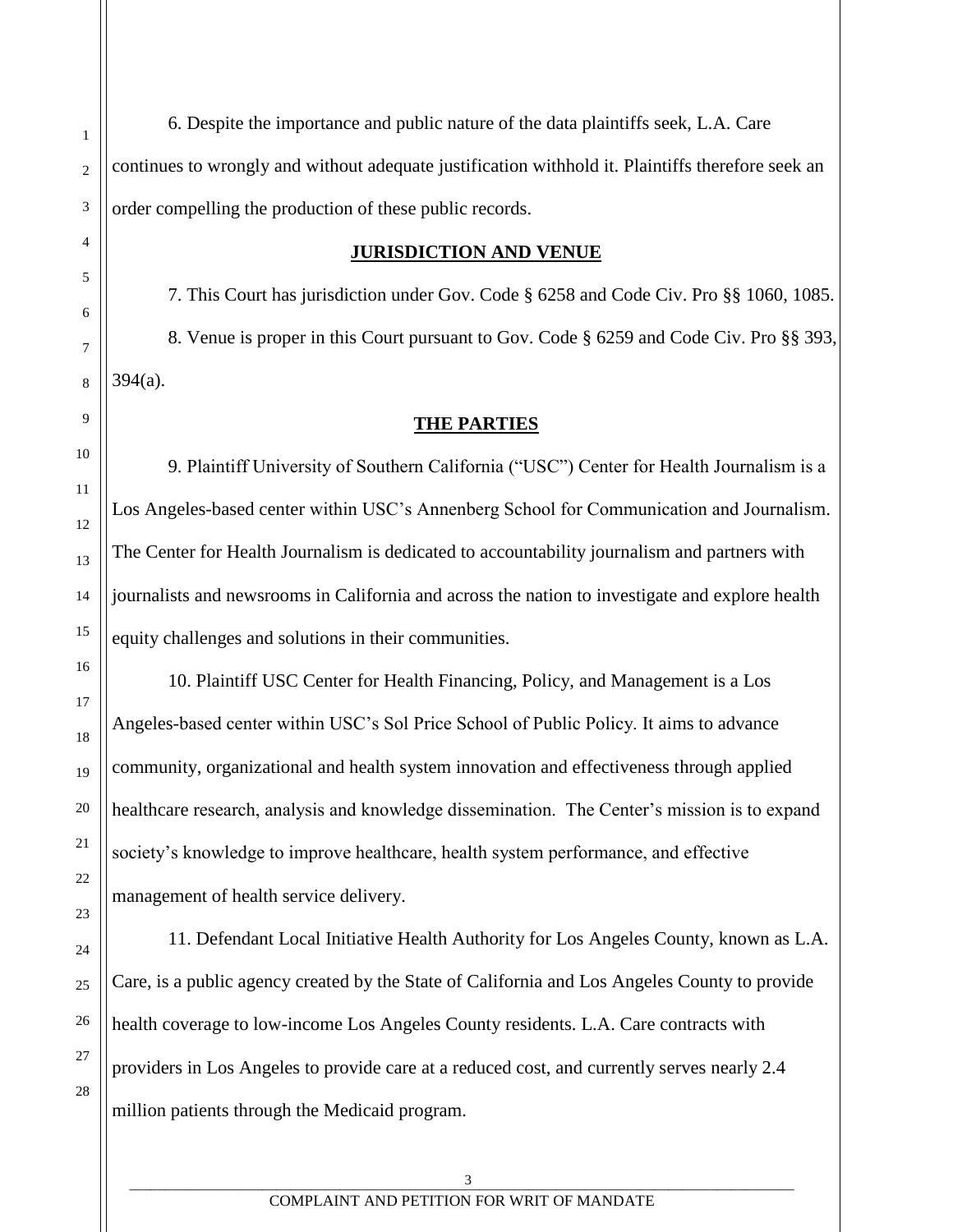12. Defendant is a "local agency" under California Government Code § 6253(b).

## **FACTUAL ALLEGATIONS**

13. Medicaid is a federal health care program that partners with states to fund health care services for low-income adults, children, and people with disabilities. 42 U.S.C. §§ 1396-  $1396(w)(5)$ . It is the largest source of health care funding for low-income people in the U.S., providing health insurance to over 70 million people. *See* Medicaid.gov. The federal government sets baseline standards individuals must meet to be eligible for coverage and gives states a percentage of the funding necessary to run the program. 42 U.S.C. § 1396(b). States are in charge of administering Medicaid and have broad leeway in determining who is eligible. Id. at §  $1396a(a)(10)$ .

14. Medi-Cal is California's Medicaid program and serves California's most vulnerable residents. Eligible persons include low-income people with disabilities, seniors, children, pregnant people, and adults. Approximately one-third of Californians—more than 13 million people—are enrolled in Medi-Cal.

15. The administration of health care services in the United States is complex and confusing, and people have historically struggled to find a good-quality plan that fits their health care needs. To aid consumers and promote transparency about health care quality and informed choice, the health care industry has developed quality measurements, many of which are standardized, to assess health care providers.

16. Providers' performance with respect to these measures is compiled and regularly made available to the public.<sup>3</sup> This information allows patients to better choose their health care providers and encourage providers to effectively manage and improve their performance.

28

 $\overline{a}$ 

1

2

3

4

5

6

7

8

9

10

11

12

13

14

15

16

17

18

19

20

21

22

23

24

25

26

27

<sup>3</sup> *See*, *e.g.*, Report Cards, NCQA.org [\(https://www.reportcards.ncqa.org/\)](https://www.reportcards.ncqa.org/).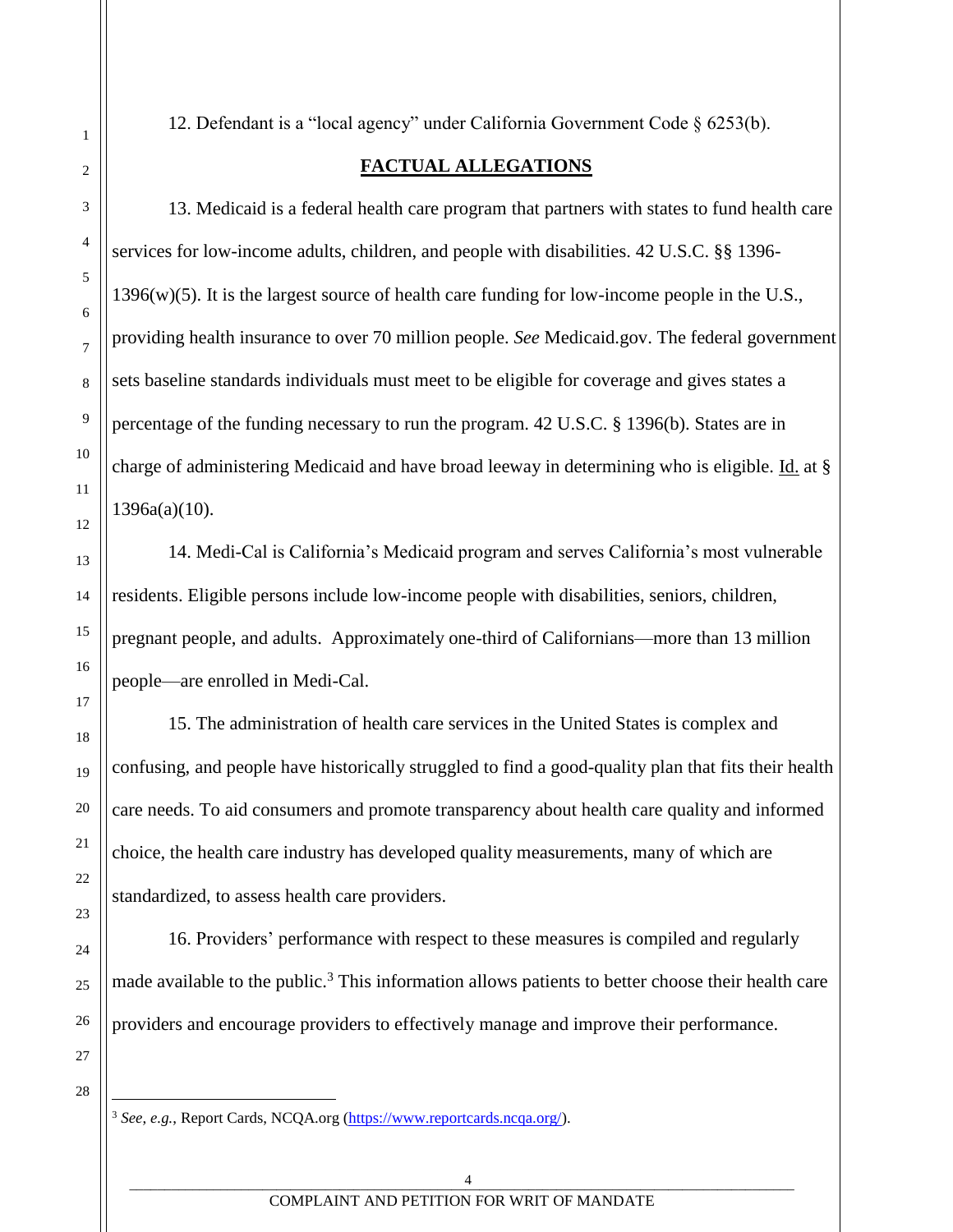17. Because of the importance of transparency in health care, this information is standard in the industry. In California, both Medicare and commercial health care providers publicly release report cards on provider quality, including provider organization names.<sup>4</sup>

1

2

3

4

5

6

7

8

9

10

11

12

13

14

15

16

17

18

19

20

21

22

23

24

25

 $\overline{a}$ 

18. Transparency for consumers is an increasingly vital feature of the health care market.

19. According to the National Academy of Medicine, which provides authoritative advice to health care providers, policymakers and the public, the "health care system should make information available to patients and their families that allows them to make informed decisions when selecting a health plan, hospital, or clinical practice, or choosing among alternative treatments. This should include information describing the system's performance on safety, evidence-based practice, and patient satisfaction."<sup>5</sup>

20. The American College of Physicians has found that transparency improves "quality, safety and efficiency throughout the health care system due to competition and/or the availability of clinical benchmarks."<sup>6</sup> It also allows "for increased trust in the patient-physician relationship and health care systems." Id.

21. The National Committee for Quality Assurance (NCQA)'s Healthcare Effectiveness Data and Information Set ("HEDIS") is one of the health care industry's most widely-used performance metrics. *NCQA: Measuring quality, Improving health care*, NCQA.org. Over 191 million people are enrolled in health care plans that report HEDIS results. Id.

<sup>4</sup> See, e.g., State of California: Office of the Patient Advocate, *Health Care Quality Report Cards, 2020-21 Edition*, <https://www.opa.ca.gov/ReportCards/>

<sup>26</sup> 27 <sup>5</sup> *Crossing the Quality Chasm: A New Health System for the 21st Century*, Institute of Medicine Committee on Quality of Health Care in America, Washington (DC): National Academies Press (US) (2001) [https://pubmed.ncbi.nlm.nih.gov/25057539/.](https://pubmed.ncbi.nlm.nih.gov/25057539/)

<sup>28</sup> <sup>6</sup> American College of Physicians: Internal Medicine, *Healthcare Transparency – Focus on Price and Clinical Performance Information*, (2010) [https://www.acponline.org/acp\\_policy/policies/healthcare\\_transparency\\_2010.pdf](https://www.acponline.org/acp_policy/policies/healthcare_transparency_2010.pdf)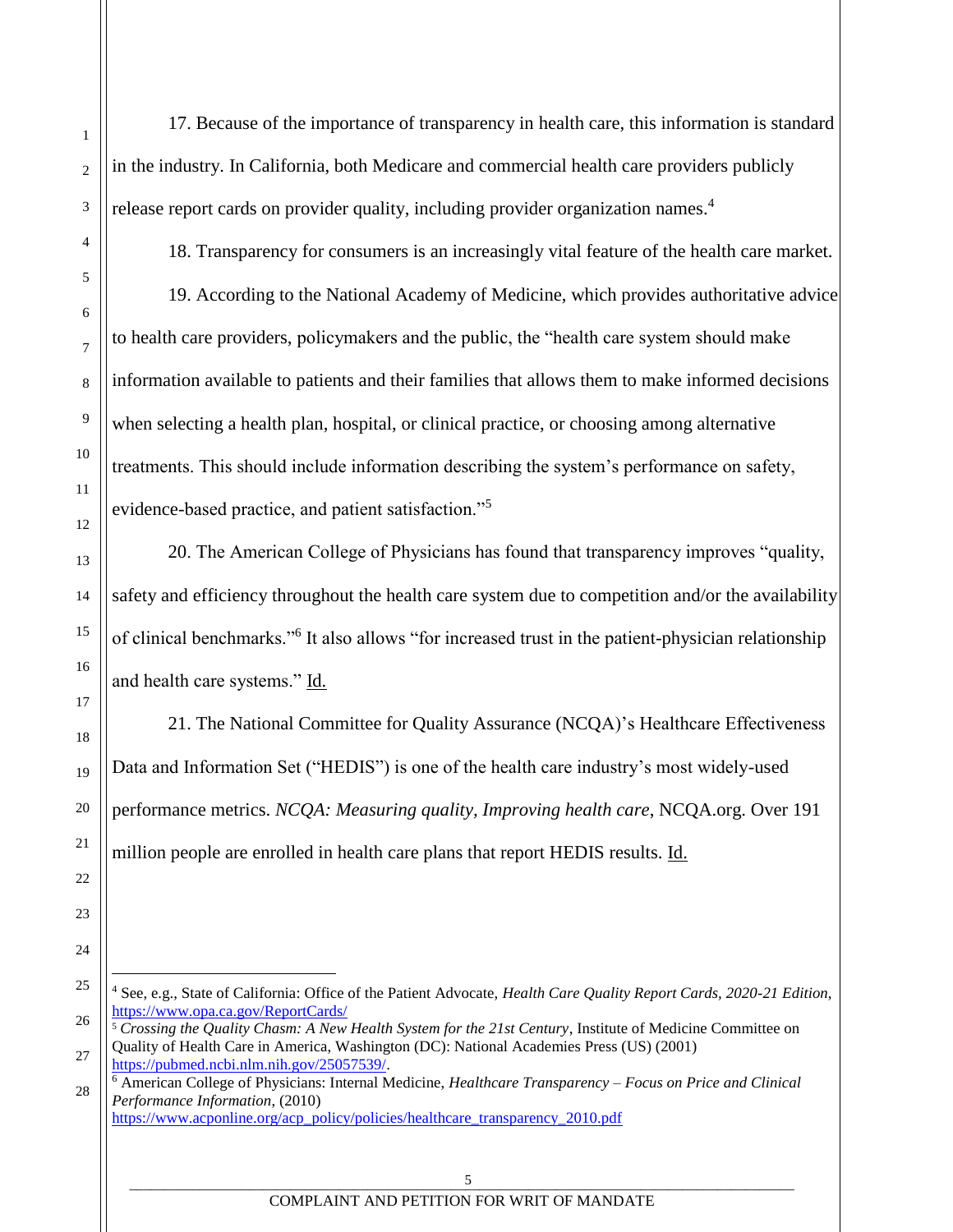22. HEDIS metrics include over 90 measures across six domains of care: (1) effectiveness of care; (2) access and availability of care; (3) experience of care; (4) utilization and risk adjusted utilization; (5) health plan descriptive information; and (6) measures collected using electronic clinical data systems. *HEDIS and Performance Measurement*,

NCQA.org/hedis/.<sup>7</sup> HEDIS metrics, among other things, also evaluate how often patients get preventative care and whether people with chronic conditions get care that can keep them healthy. *Consumers*, NCQA.org, [https://www.ncqa.org/consumers/.](https://www.ncqa.org/consumers/)

23. NCQA also evaluates whether doctors or other health insurers make the best use of health care resources, or whether they provide unnecessary care that may harm patients. Id. This information is published in the form of accreditation results, NCQA Report Card results, and member survey results. Id.

24. To provide services to the public, L.A. Care contracts with provider organizations, including medical groups and Independent Physician / Practice Associations ("IPAs"). Provider organizations are associations of health care providers who come together to offer their health care services through contracts with managed health care insurance plans.

25. L.A. Care contracts with provider organizations to deliver Medi-Cal covered services promised under its contract with the California Department of Healthcare Services. According to L.A. Care's redacted PRA response, in 2020, L.A. Care contracted with over fifty such provider organizations.

26. L.A. Care developed a Pay-for-Performance ("P4P") program that provides financial rewards for providers who provide high-quality care for L.A. Care Medi-Cal members.<sup>8</sup>

l

 $^7$  [http://www.ncqa.org/hedis/.](http://www.ncqa.org/hedis/) <sup>8</sup>L.A. Care Health Plan, *It's Year Eight for the Pay for Performance (P4P) Program*, [https://www.lacare.org/providers/thepulse/its-year-eight-pay-performance-p4p-program/.](https://www.lacare.org/providers/thepulse/its-year-eight-pay-performance-p4p-program/)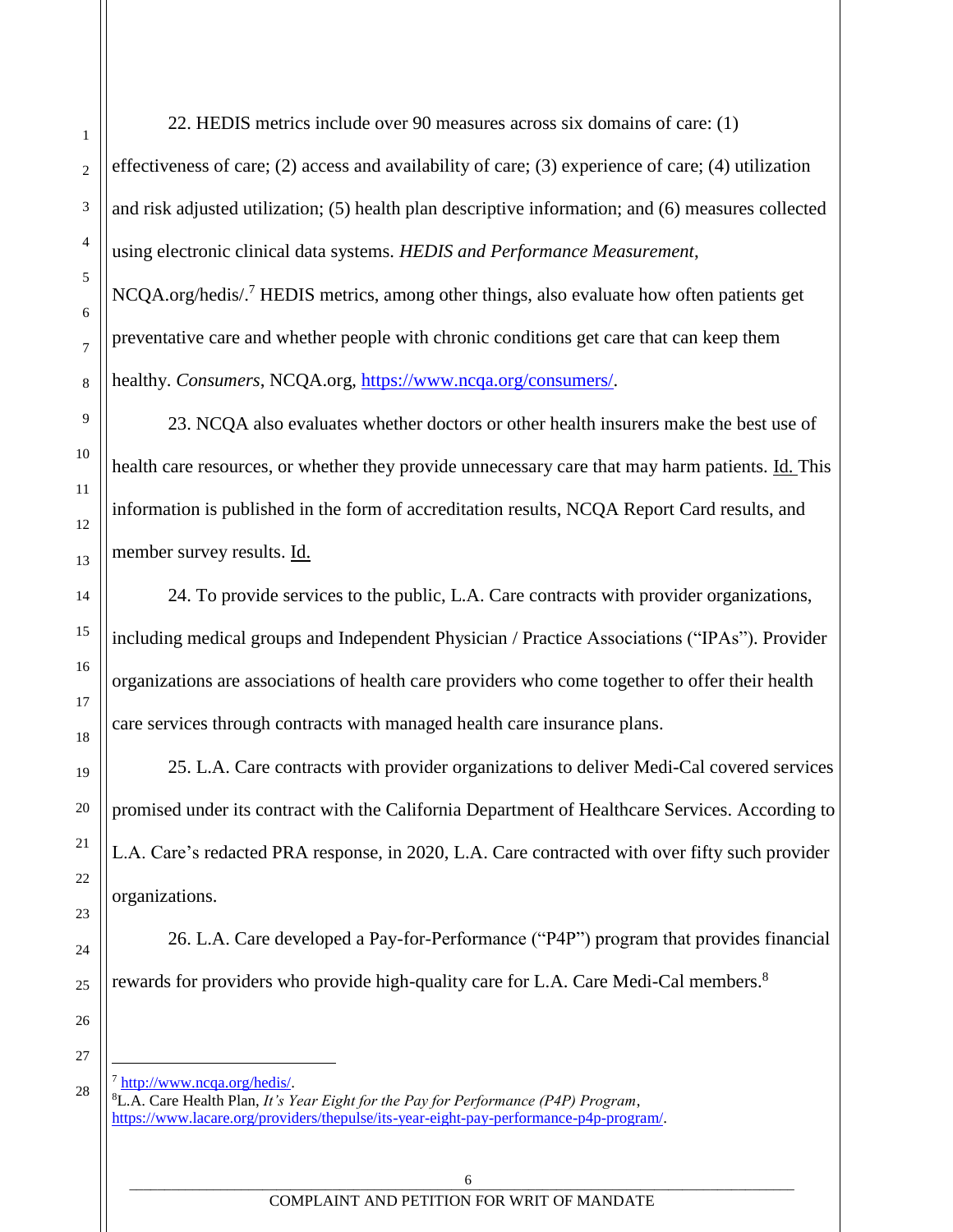$\overline{a}$ 

27. Included in this P4P program is L.A. Care's Value Initiative for Independent Physician Association Performance ("VIIP"), which measures provider organization performance across multiple domains, including HEDIS clinical quality, utilization, encounters, and member experience. *2020 Quality Improvement Program Description*, L.A. Care Health Plan.<sup>9</sup>

28. This data is then compiled in provider organization Performance Report Cards ("Scorecards").

29. By letter dated July 28, 2021, Plaintiffs submitted a request to L.A. Care under the Public Records Act (PRA), Gov. Code § 6250 *et seq.* The letter requested copies of "the complete L.A. Care IPA Performance Report Cards developed for the "LA Care Value Initiative for IPA Performance' for each of the IPAs, medical groups, or other provider organizations . . . for every year since the launch of the LA Care IPA Performance Report Cards. . . ." A copy of the request is attached as Exhibit A.

30. The request asked L.A. Care to produce the Scorecards for each individual provider organization with whom L.A. Care or one of its plan partners contracts. The request included, in bold lettering, that the names of the provider organizations be included in the records produced.

31. This lawsuit does not seek the names or performance data of any individual health care providers, nor payment information for any provider or patient. Instead, it seeks performance data aggregated by provider organization.

32. By letter dated July 30, 2021, Plaintiffs made a second PRA request, this time for documents between LA Care and provider organizations related to the Report Cards, documents

 $9 \text{ https://www.lacare.org/sites/default/files/1a2812}$  qi program 202004.pdf/at 86.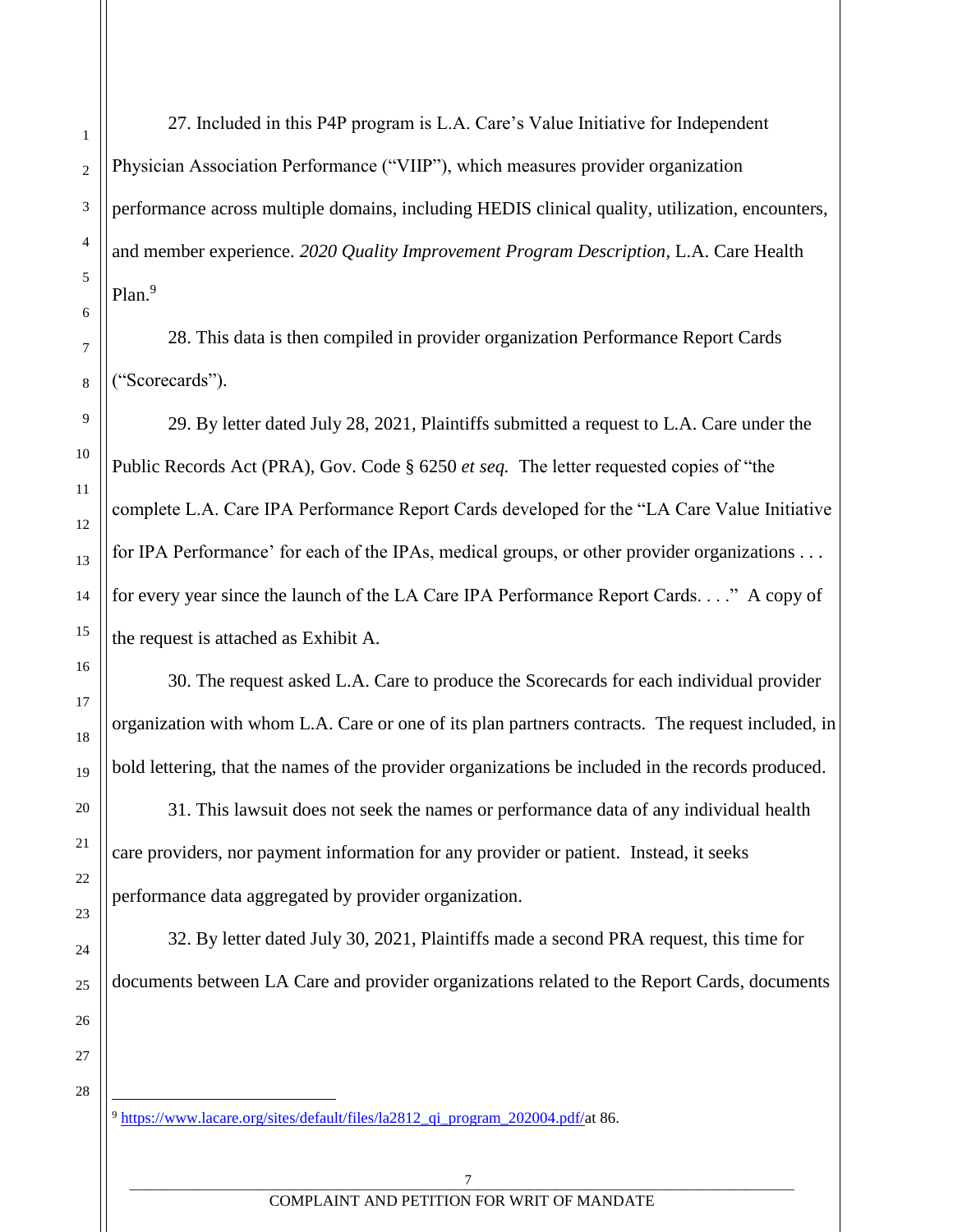referring to distribution of the scorecards, and documents referring to the sharing of the scorecards with any public official. A copy of this second request is attached as Exhibit B.

33. Plaintiffs requested this information to improve transparency in health care for lowincome residents in Los Angeles.

34. The Scorecards compiled by L.A. Care would provide invaluable information for Medi-Cal patients to enable them knowledgably to choose their providers. They will also assist public officials who oversee L.A. Care to ensure that taxpayer dollars are being wisely spent in keeping with benchmark health care quality standards.

35. In addition, Plaintiffs planned to use the Scorecard information to build an interactive, web-based application to help patients decide where to seek care.

36. Given how poorly L.A. Care has performed recently, as detailed by the state regulators who imposed the unprecedented penalties, the Scorecards could also help watchdogs, advocates, patients, policymakers, and others understand which provider organizations to avoid and conversely, which performed adequately or well.

37. L.A. Care responded to Plaintiffs' July 28 request on September 8, 2021 and provided a link to the 2015 and 2016 Scorecards, but with each provider organization name redacted.

38. L.A. Care provided an additional response on September 22, 2021, and provided a link to the 2017 Scorecards, but again, with each provider organization name redacted.

39. L.A. Care provided an additional response to Plaintiffs' July 28 request on October 6, 2021, and provided a link to the 2018 Scorecards, but again, with each provider organization name redacted.

40. L.A. Care provided an additional response to Plaintiffs' July 28 request on October 20, 2021, and provided a link to the 2019 Scorecards, but again, with each provider organization name redacted.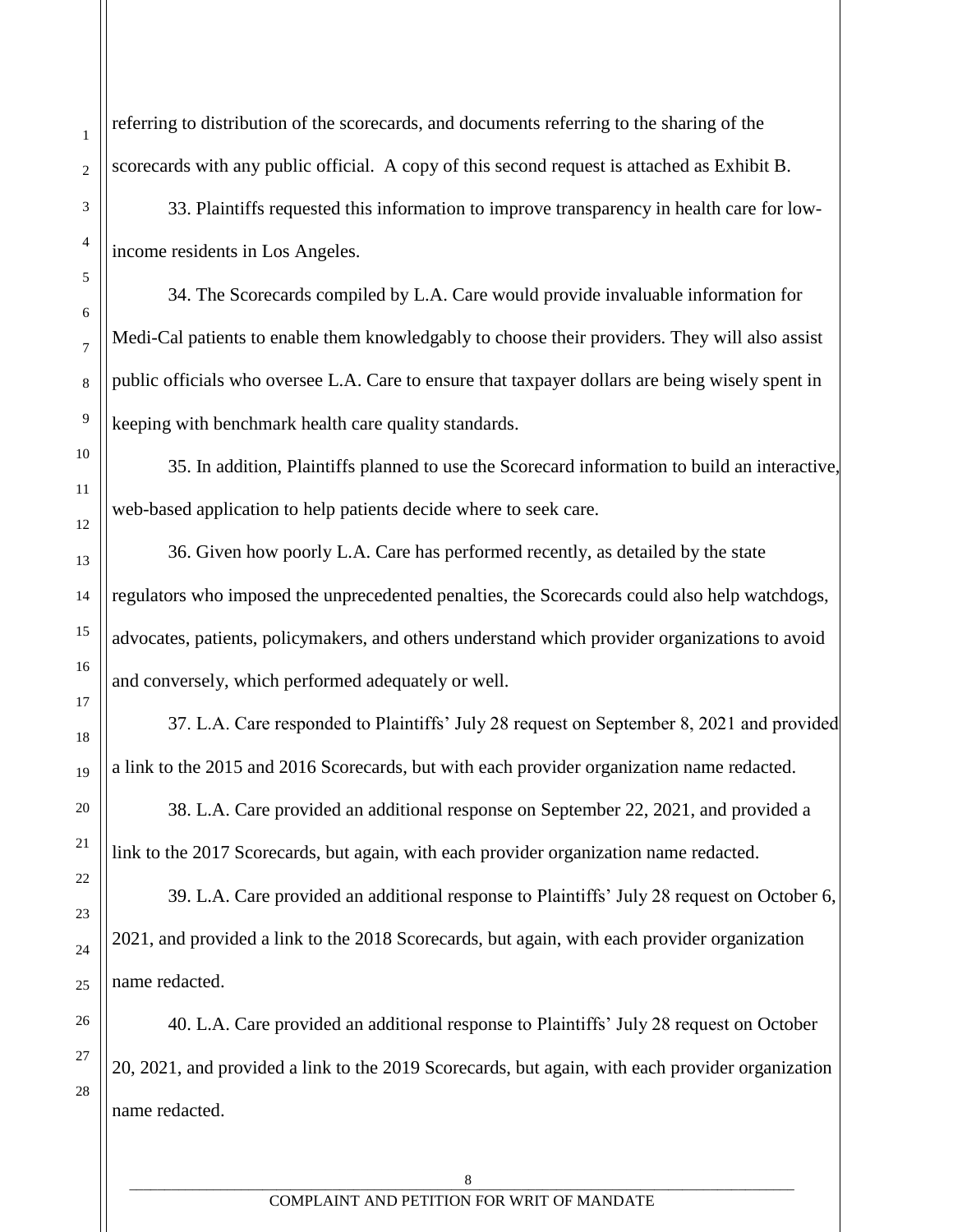41. Because the September 22, October 6, and October 20, 2021 responses are identical to the September 8, 2021 response in all respects except for providing links to different years' redacted Scorecards, plaintiffs attach only the September 8 response here. A copy of that September 8, 2021 response is attached as Exhibit C.

42. Without provider organization names, the Scorecards are useless to Plaintiffs.

43. Without provider organization names, Plaintiffs and Medi-Cal consumers have no way of knowing which of L.A. Care's provider organizations performed well or poorly on measures that indicate provider quality.

44. Without provider organization names, Plaintiffs and Medi-Cal consumers have no way of knowing which L.A. Care provider organizations proved to be persistent low performers or high performers over time because it is impossible to compare performance of the same provider organization over multiple years.

45. Without provider organization names, Plaintiff CHJ cannot create its planned interactive application for consumers.

46. By withholding the names, L.A. Care violates Plaintiffs' right to information under the PRA, and Plaintiff is therefore entitled to compelled disclosure of the unredacted Scorecards. 47. In each of its letters providing links to the redacted Scorecards, L.A. Care cited five exemptions under the PRA to justify nondisclosure: **(1)** the peer review privileged records exemption under Welfare & Institutions Code (WIC) §§ 14087.38(o) and (q), Evidence Code § 1157, and/or Health & Safety Code § 1370; **(2)** the trade secrets exemption under WIC § 14087.38(n)(2); **(3)** the rates of payment exemption under WIC 14087.38(p); **(4)** the official information exemption under Evidence Code § 1040; and **(5)** the public interest exemption pursuant to Government Code § 6255. All exemptions except (5), the public interest exemption,

1

2

3

4

5

6

7

8

9

10

11

12

13

14

15

16

17

18

19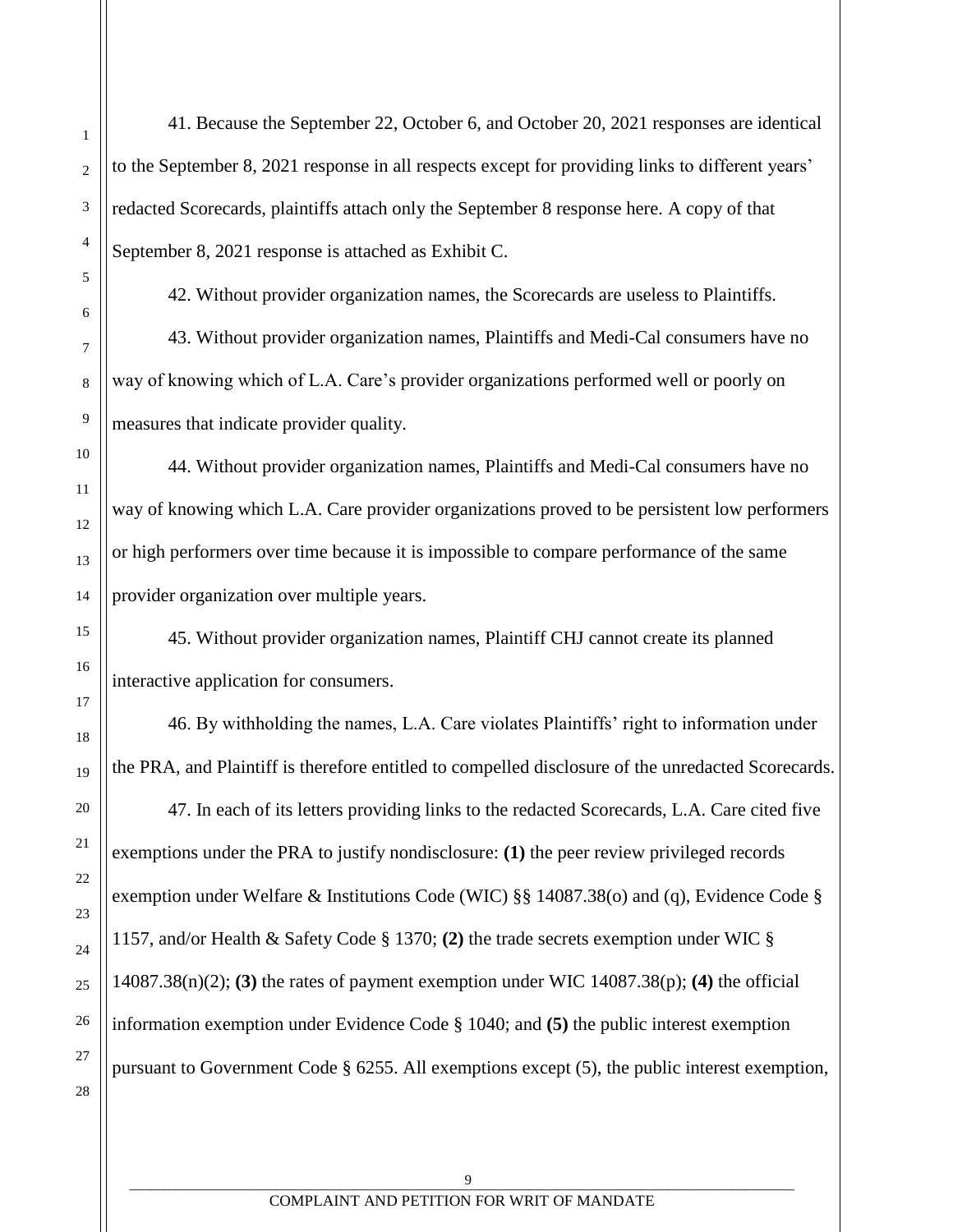are incorporated into the PRA through Government Code § 6254(k). None of the exemptions, however, apply to the Scorecards.

48. The peer review exceptions does not apply because the Scorecards are not peer review records.

49. The health authority trade secrets exemption does not apply because neither the provider organization names nor the Scorecards are trade secrets, nor do they meet the additional requirements of a "health authority" trade secret.

50. The rates of payment exemption does not apply because the Scorecards reveal nothing about the provider rates of payment.

51. The official information exemption does not apply because neither the group names nor the Scorecards were acquired in confidence, and are therefore not official information. The exemption also requires a showing that the public interest weighs in favor of nondisclosure, which it clearly does not here.

52. The public interest exemption does not apply, because it is in the public interest for the public to know how government money is being spent and in Medi-Cal patients' interest for them to have information about the quality of their health care.

53. L.A. Care has provided no formal response to Plaintiffs' July 30 request for documents discussing the distribution or sharing of the Scorecards.

### **FIRST CLAIM FOR RELIEF**

# **Violation of the California Public Records Act (Gov. Code § 6250** *et seq.***)**

54. Plaintiffs incorporate by reference the allegations set forth in paragraphs 1 through 53.

55. Government Code § 6253(b) provides that, "[e]xcept with respect to public records exempt from disclosure by express provisions of law, each state or local agency, upon a request

1

#### COMPLAINT AND PETITION FOR WRIT OF MANDATE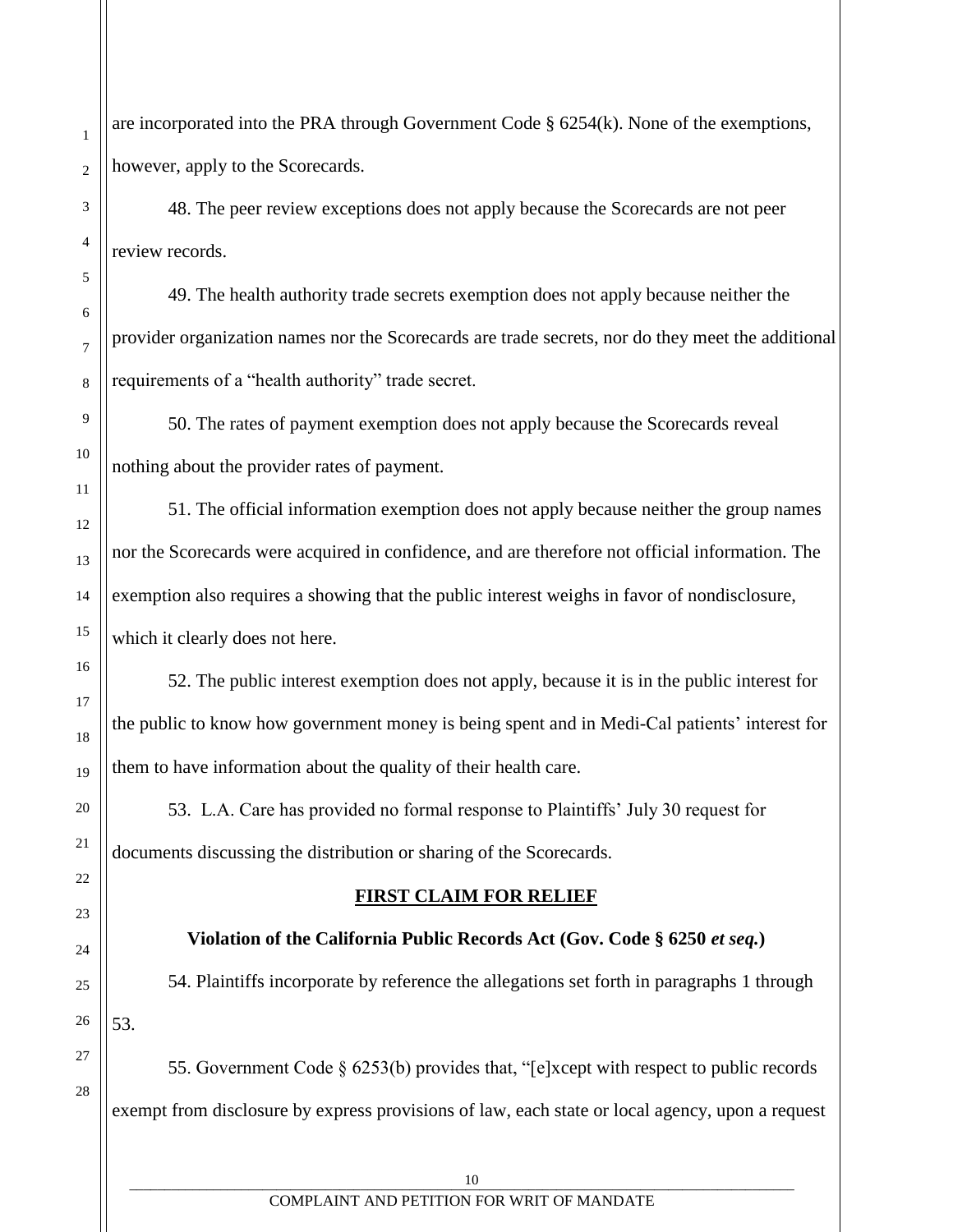for a copy of records that reasonably describes an identifiable record or records, shall make the records promptly available to any person upon payment of fees covering direct costs of duplication."

56. Defendant has violated Plaintiffs' fundamental and necessary right to access information concerning the conduct of the people's business, as guaranteed by the PRA, Gov. Code § 6250 *et seq*., by refusing to disclose requested public records about the quality of its health care providers.

57. The exemptions on which Defendant relies in refusing to produce public records are inapplicable to this request and do not justify withholding the requested records.

#### **SECOND CLAIM FOR RELIEF**

#### **Writ of Mandamus (Code of Civ. Proc. § 1085)**

58. Plaintiffs incorporate by reference the allegations set forth in paragraphs 1 through

59. Defendant has a ministerial duty to comply with the PRA, Gov. Code § 6250 *et seq.*, and produce nonexempt records in its possession pursuant to a valid PRA request.

60. Defendant has not fulfilled this duty.

1

2

3

4

5

6

7

8

9

10

11

12

13

14

15

53.

16

17

18

19

20

21

22

23

24

25

26

27

28

53.

61. Plaintiffs are beneficially interested in the faithful execution of Defendant's duty and have no other adequate, plain, or speedy remedy to obtain Defendant's compliance other than the relief sought by this Complaint. Plaintiffs are therefore entitled, under Code of Civ. Proc. § 1085, to a writ of mandamus that directs Defendant to produce the records.

# **THIRD CLAIM FOR RELIEF**

# **Declaratory Relief (Code of Civ. Proc. § 1060)**

62. Plaintiffs incorporate by reference the allegations set forth in paragraphs 1 through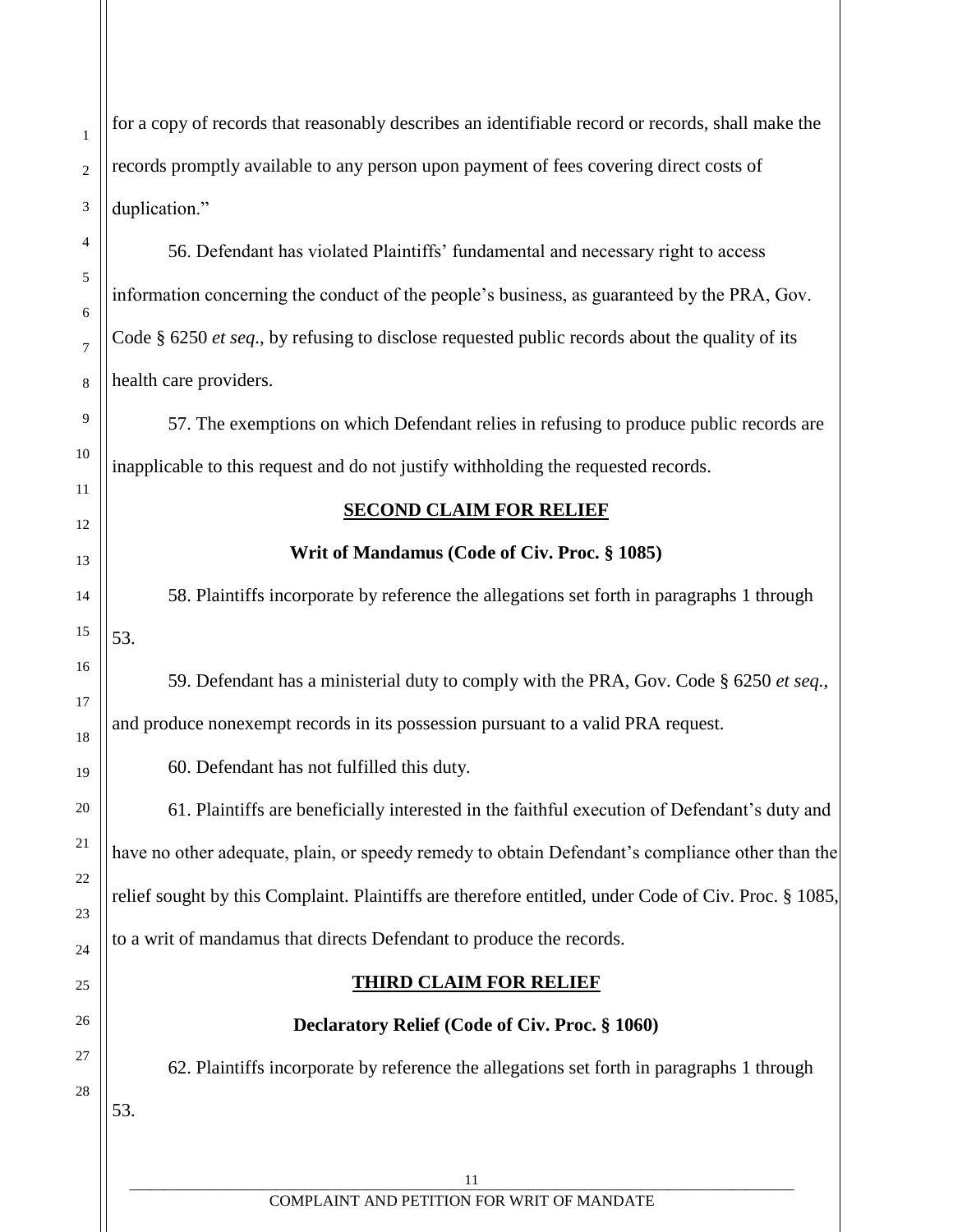63. An actual and continuing controversy exists between Plaintiffs and Defendant, in that Plaintiffs contend that they have a right under the PRA, Gov. Code § 6250 *et seq*., to full disclosure of the requested public records, while Defendants, on information and belief, deny any such right.

64. A judicial declaration is necessary and appropriate so that Plaintiffs may ascertain their right to public records. Plaintiffs are therefore entitled to a declaration of their rights under Code of Civil Procedure § 1060.

65. Plaintiffs seek a judgment declaring that Plaintiffs are entitled to the requested records under PRA, Gov. Code § 6250 *et seq.*.

### **PRAYER FOR RELIEF**

WHEREFORE, Plaintiffs USC Center for Health Journalism and USC Center for Health Financing, Policy and Management pray for the following relief:

A. An order declaring that Defendant L.A. Care has violated the law by withholding records responsive to Plaintiffs' request, and that Plaintiffs are entitled to the requested records;

B. An order granting a writ of mandate and compelling Defendant to promptly disclose all public records responsive to Plaintiffs' July 28, 2021 and July 30, 2021 Public Records Act requests;

C. A permanent injunction prohibiting Defendant from withholding the unredacted Scorecards:

D. An award of reasonable attorney's fees incurred in this matter pursuant to Gov. Code § 6259;

E. An award of the costs of suit;

F. Such other and further relief as the Court deems just and proper.

28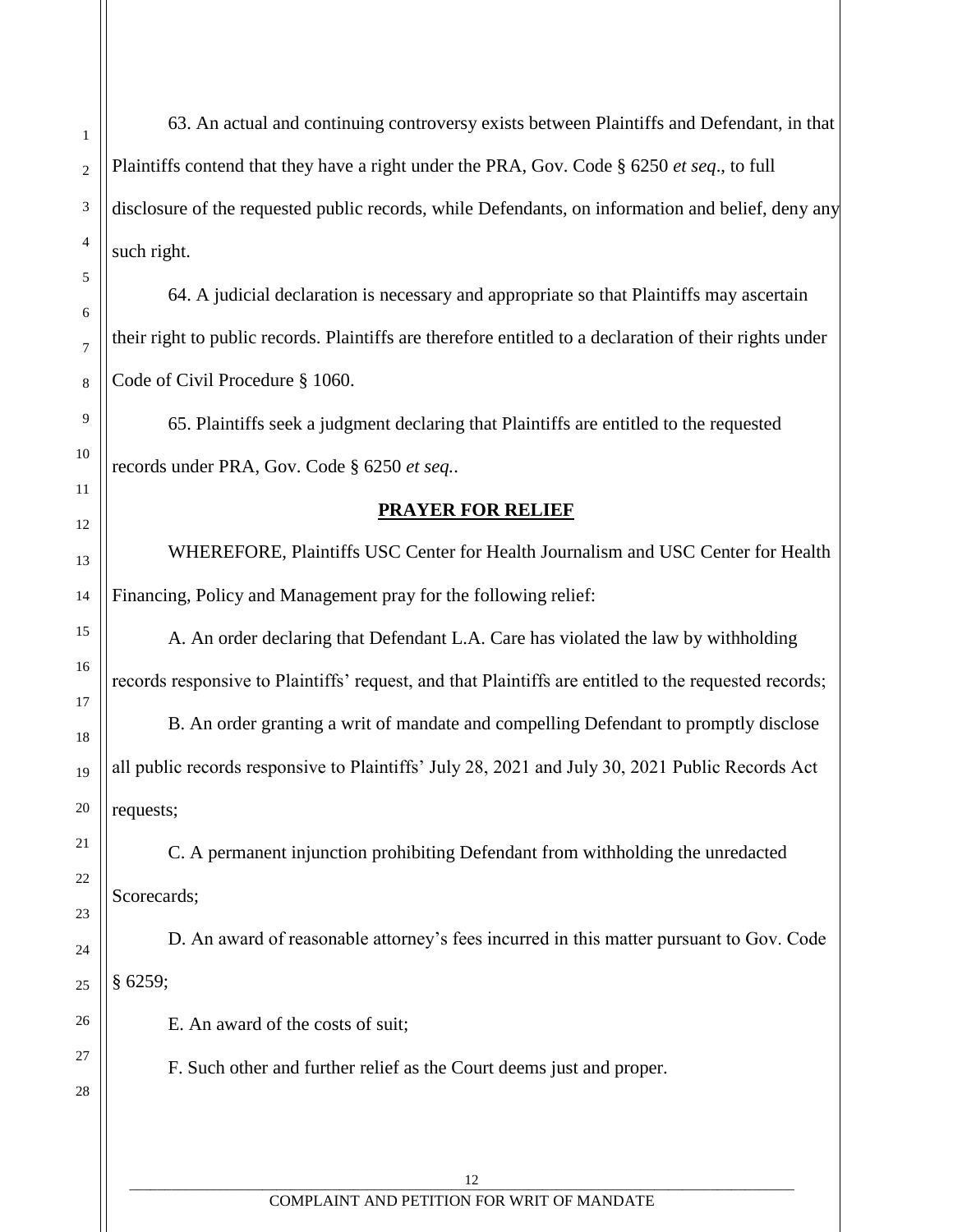. The contract of the contract of  $13$  , the contract of the contract of the contract of  $13$  , the contract of the contract of the contract of the contract of the contract of the contract of the contract of the cont COMPLAINT AND PETITION FOR WRIT OF MANDATE Dated: April 19, 2022 By: Ceme Clare Pastore Counsel for Plaintiffs  $By:$ Abigail Coursolle Counsel for Plaintiffs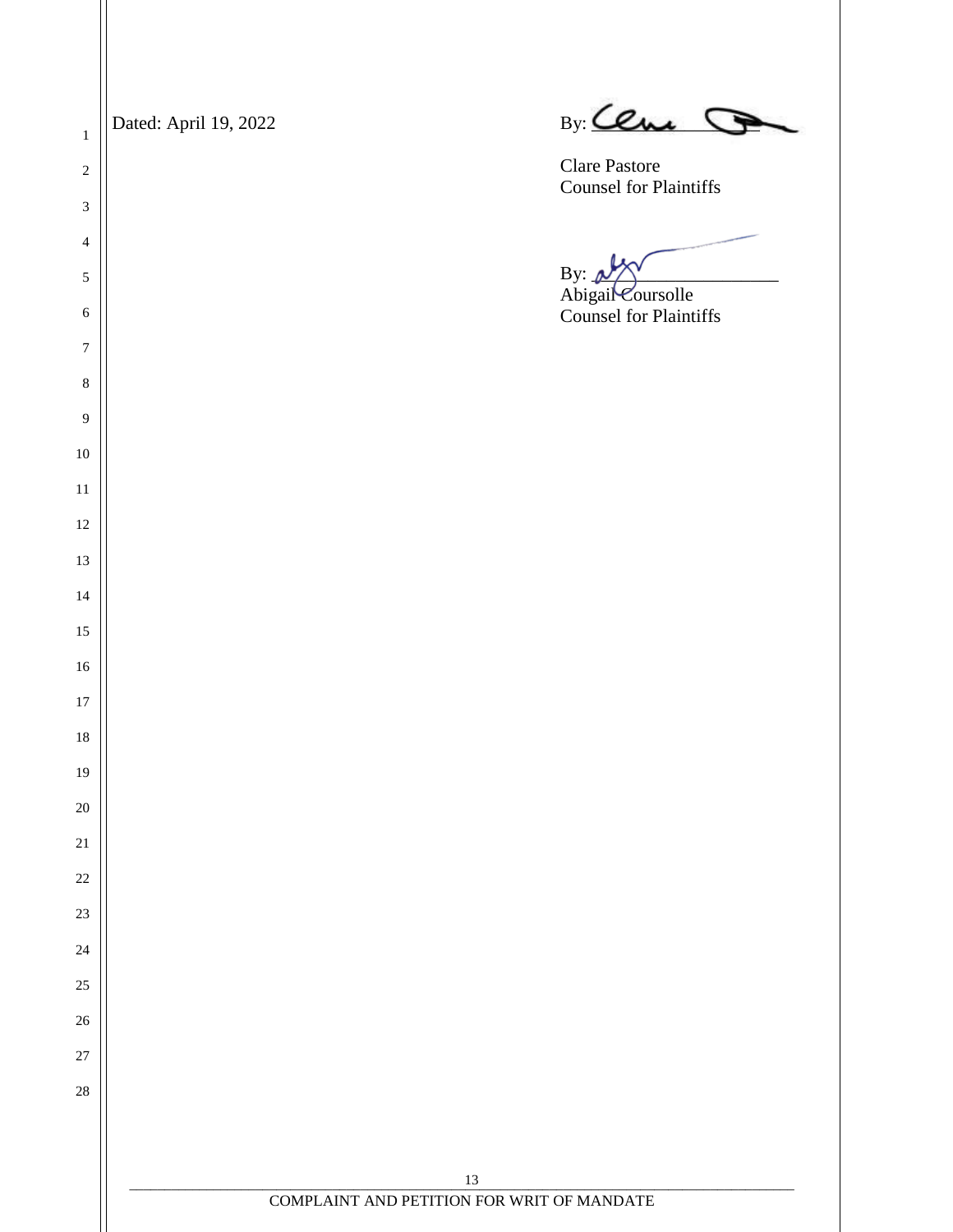#### **VERIFICATION**

I, Michelle Levander, on behalf of the USC Center for Health Journalism, have read the foregoing Complaint and Petition for Writ of Mandate and know the contents thereof. The same is true of my own knowledge.

I declare under penalty of perjury under the laws of the State of California that the foregoing is true and correct.

Executed this \_\_\_\_\_\_ day of April, 2022, at Los Angeles, California.

Michelle Levander

I, Glenn Melnick, on behalf of the USC Center for Health Financing, Policy, and Management, have read the foregoing Complaint and Petition for Writ of Mandate and know the contents thereof. The same is true of my own knowledge.

I declare under penalty of perjury under the laws of the State of California that the

foregoing is true and correct.

Executed this  $\int \frac{q^2}{h}$  day of April, 2022, at Los Angeles, California.

Glenn Melnick